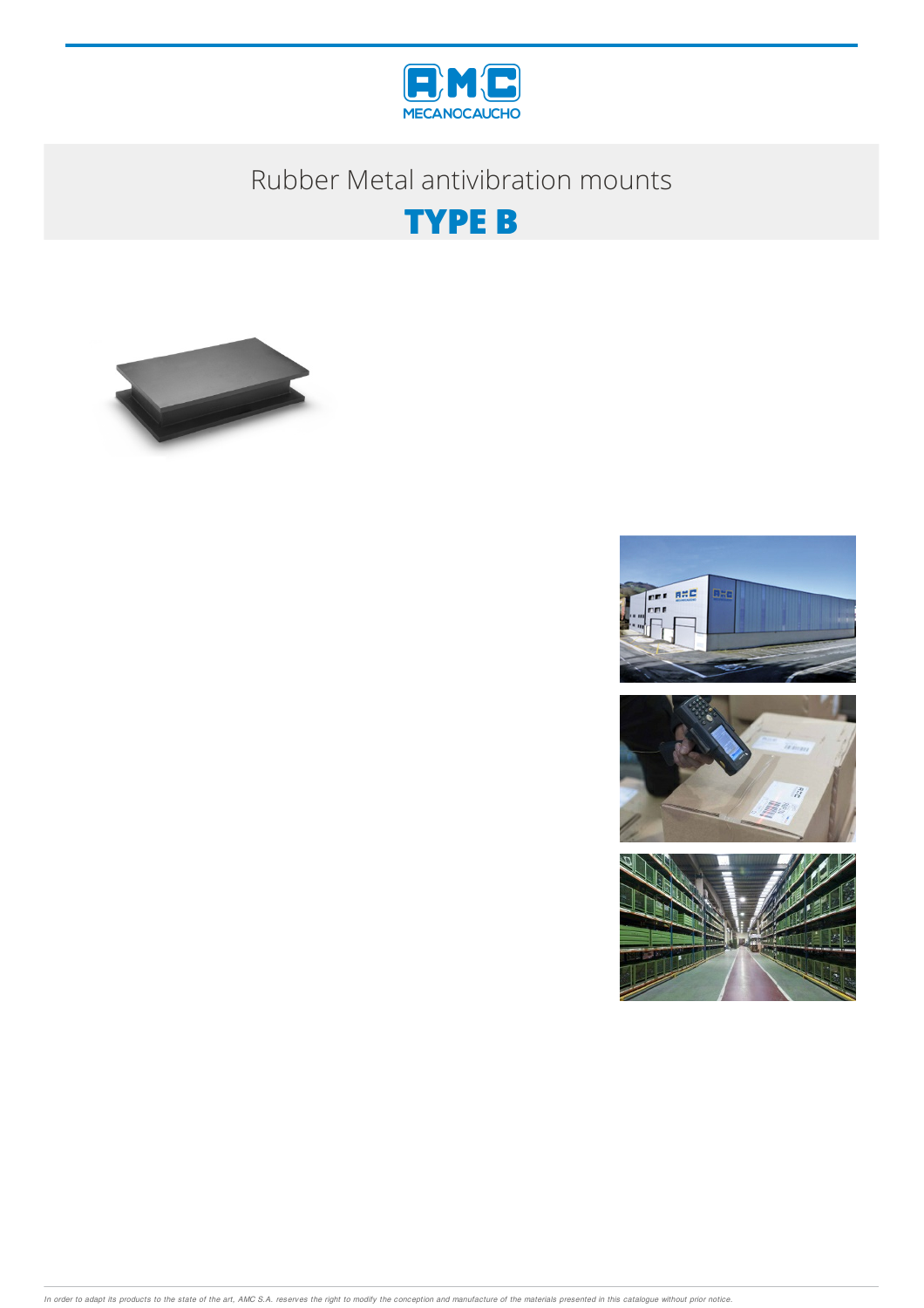

## Rubber Metal antivibration mounts

**TYPE B**

#### DRAWINGS



#### DIMENSIONS

| <b><i><u>American</u></i></b> | Load' | Sodo.  |
|-------------------------------|-------|--------|
| YPC                           | (kg.) | .uuc   |
| Type B                        | 10000 | 141004 |